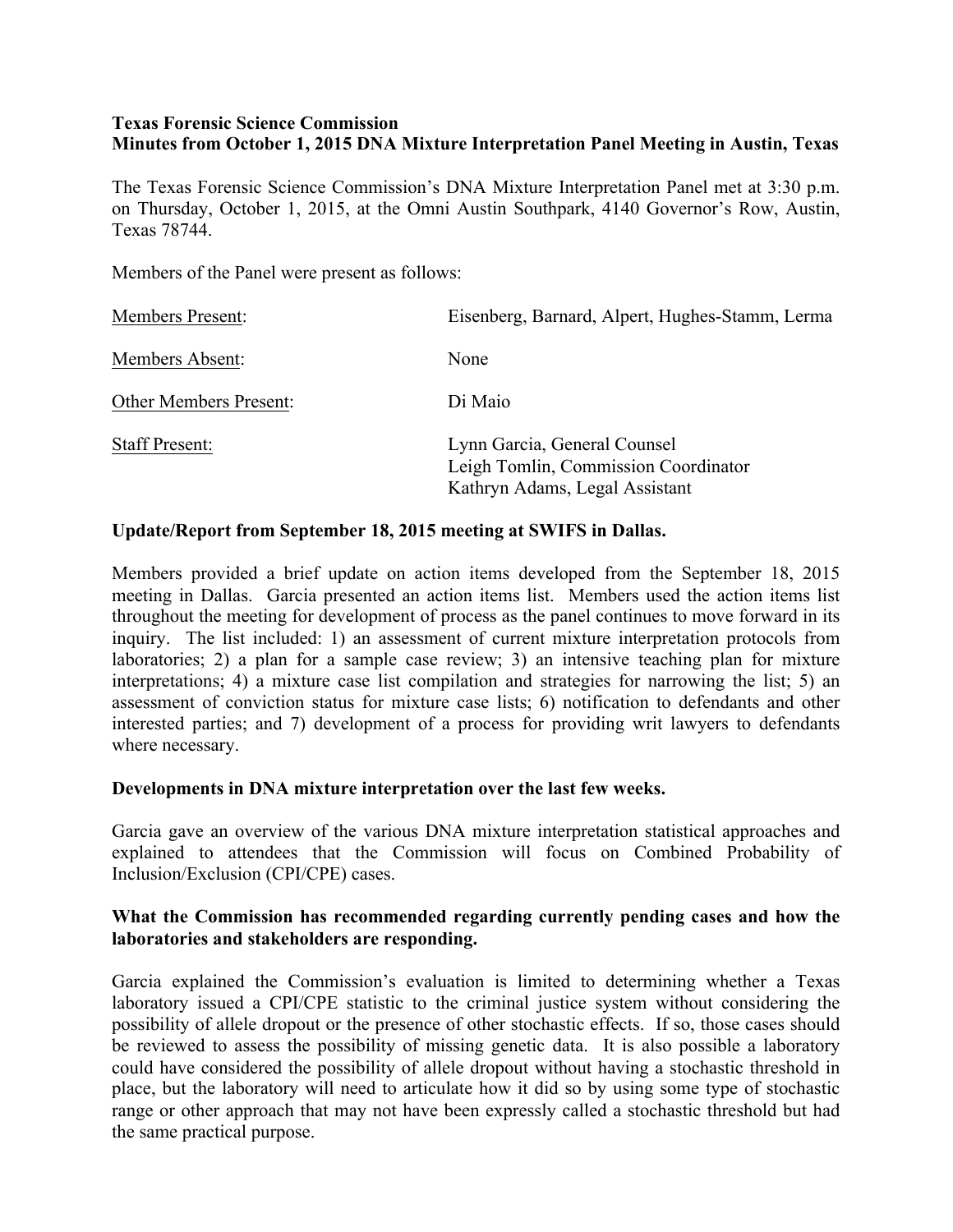Commissioners will proceed with obtaining current protocols from all laboratories to determine whether the protocols meet current mixture interpretation standards. Each laboratory will provide the Commission with its current protocols for DNA mixture interpretation. Laboratories will also provide a list of 10 current and pending cases for review.

# **Discuss ASCLD/LAB mandate for validating 3-4 person mixtures by December 1, 2015 and possible Commission response.**

Garcia explained ASCLD/LAB is reviewing questions from the Commission related to ASCLD/LAB's mixture validation mandate and deadline, and Commissioners expect an answer from ASCLD/LAB in time for laboratories to have realistic expectations for what is expected of them in order to fulfill any of those requirements.

# **Prosecutor constitutional and state law disclosure obligations and perspective.**

Members and attendees discussed disclosure obligations related to the DNA mixture interpretation review.

# **Identifying resources needed and potential funding sources.**

Members discussed potential resources and funds for a case review.

# **Identifying education and training needs and possible resources to ensure current and proper protocols.**

Members and attendees discussed the need for education and training related to DNA mixture interpretation and current standards.

# **The implications of moving to probabilistic genotyping and how to successfully transition.**

Members and attendees discussed whether cases should be put on hold until probabilistic genotyping can be implemented. Members decided in recalculating cases, the original case calculation should be submitted, along with any re-calculation, and in cases where probabilistic genotyping is available, all three may be submitted to a court for review and assessment.

## **A discussion of which stakeholders to include in the process (when and how) and how best to communicate issues (FAQ's, webinars, in-person meetings, etc.).**

Members discussed creating a panel to develop a process for notification issues related to the DNA mixture interpretation review.

**MOTION AND VOTE:** *Alpert moved recommend the full Commission contact various organizations such as the Texas District and County Attorneys Association, Texas Criminal Defense Lawyers Association, the various Conviction Integrity Units, the Texas State Bar, and Innocence Project of Texas, requesting nominations for a notification panel. Lerma seconded the motion. The panel unanimously adopted the motion.*